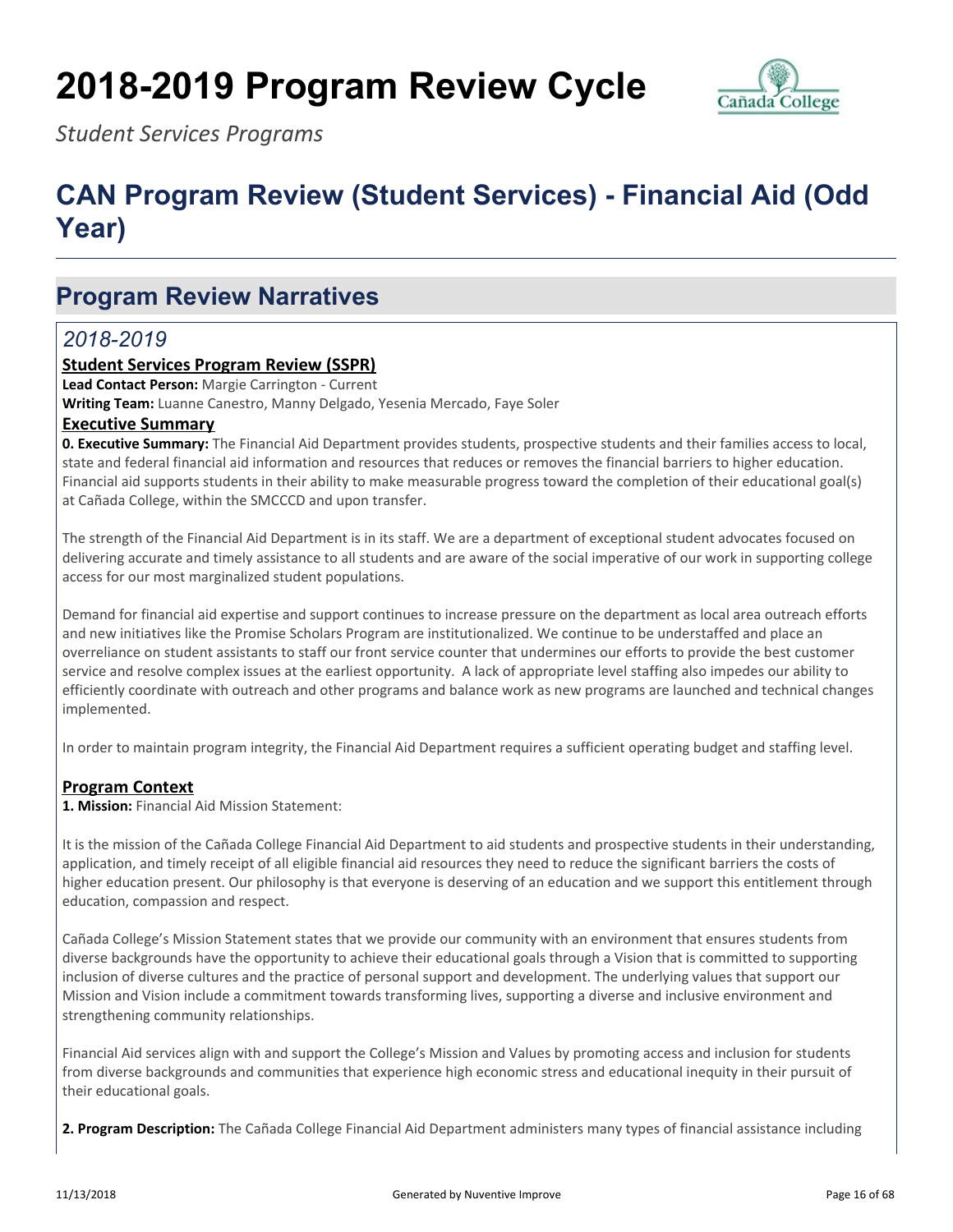federal and state programs as well as scholarships from the SMCCC Foundation and private sources to help students meet their educational costs.

To qualify for most financial aid, students must demonstrate financial need while maintaining academic progress. Financial aid awards are intended to assist students in meeting their annual educational expenses such as tuition and fees, books and supplies, room and board, transportation and other personal expenses and educational costs.

During the 2017-2018 aid year, the Financial Aid Department provided 4,697 students with \$6,285,787 in aid through a combination of fee waivers, scholarships, grants, work study and student loans.

Current staffing in the Financial Aid Department consists of the following:

1.0 FTE Director, Financial Aid Services

1.0 FTE Financial Aid Technical Support Specialist (vacant)

3.75 FTE Financial Aid Technicians (1.0 FTE on leave)

.33 FTE Financial Aid Reconciliation Specialist

Financial aid staff have substantial training and experience managing different programs and each is assigned a caseload of students along with specific oversight of one or more specialized program.

**3. Community & Labor Needs:** The Financial Aid Department is responsive to community needs and makes every effort to participate in and host presentations and workshops to ensure correct information is provided to students and families in our service area.

The Financial Aid Department regularly collaborates with Outreach to fulfill numerous requests that come to the College throughout the year from our local high schools and community partners for financial aid participation in their events.

Applying for and completing one's financial aid file is an integral component of the Promise Scholars Program which was developed and supported with District funds as a direct response to community needs and a local labor market that needs a local educated workforce.

As new CTE certificate programs are developed and approved in response to labor needs, as eligible, they are added to our federal ECAR and then added to our Gainful Employment disclosure and reporting requirements so they maintain federal Title IV (financial aid) eligibility.

**4. Equity & Access:** The Financial Aid Department assures equitable access to its services for all students by maintaining both day and evening office hours, a comprehensive website, accessible 24/7 online information such as Financial Aid TV (FATV) and our GetSAP Financial Aid Counseling platform, and utilizes both email communications to students and provides access to financial aid related information through WebSMART.

The Financial Aid Department also works closely with specialized program staff such as those in EOPS and Promise who have a high need for financial aid support in expediting student aid processing. Staff also make one-on-one appointments to meet with students as needed.

#### **Looking Back**

**4. Major Accomplishments:** Financial aid is subject to state and federal legislative, regulatory and budgetary changes which oftentimes drives our actions and accomplishments. Additionally, local initiatives may also directly or indirectly prompt change. For the 2017-18 and 2018-19 financial aid years, this is no exception.

Major Accomplishments:

1. Year one Promise Scholarship implementation began in earnest in the summer 2017 term with a significant level of manual work to identify eligible students through the financial aid office. Program oversight transitioned from the Financial Aid Director to the Promise Program Supervisor in fall 2017.

2. Implemented Board of Governors Fee Waiver name change transition to California College Promise Grant with CSM and Skyline: Beginning in fall 2017, began transitioning all communications, publications, forms, processes, and system configurations in Banner to new CCPG naming convention. Provided in-person updates to ESC, FASC, SSPC, Classified Senate, Counseling and others due to confusion over similarity of the names of very different programs which continues to be an issue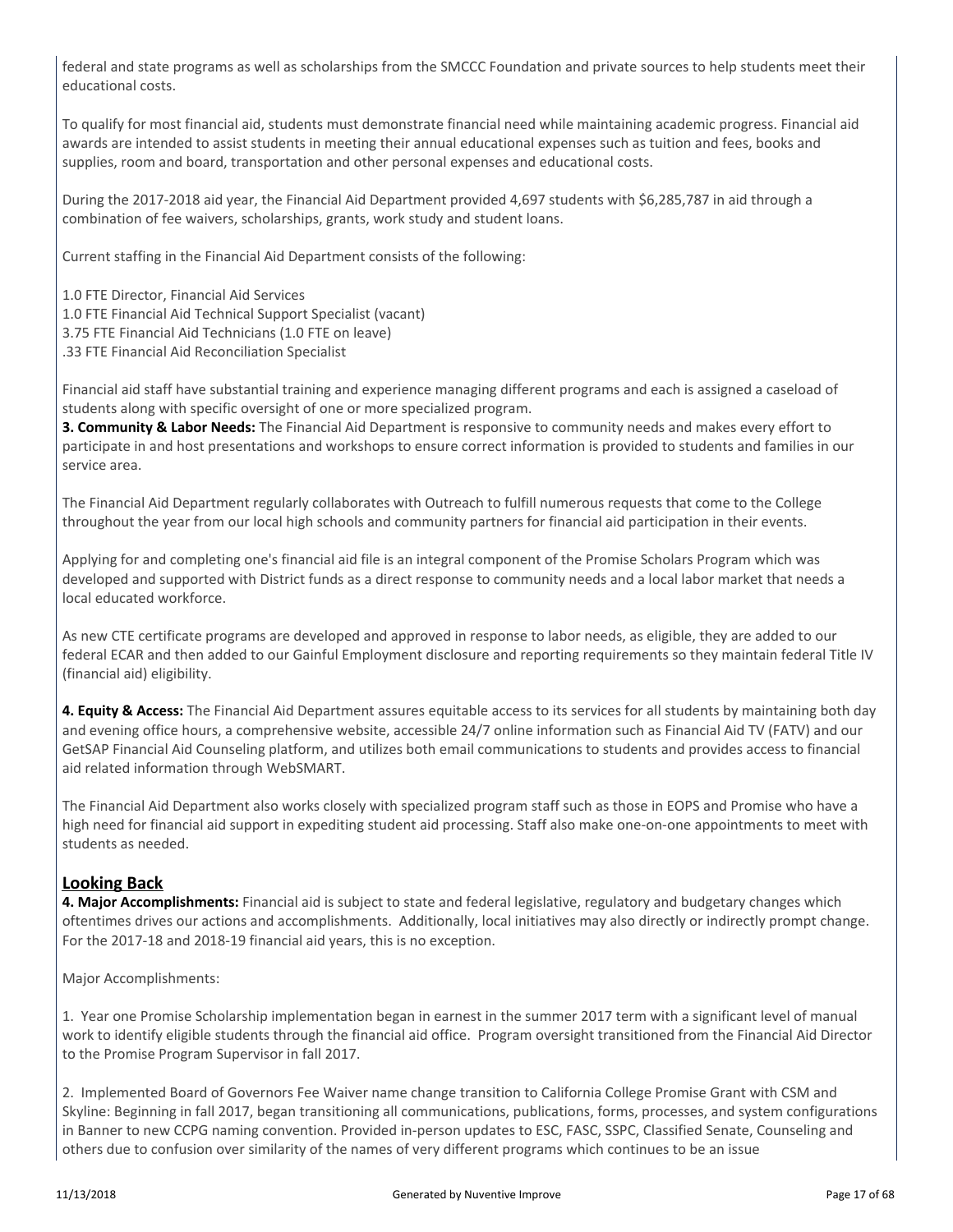(e.g. California College Promise Grant, Cañada Promise Program and AB19 - Community College Promise.).

3. Implemented Community College Completion Grant which provided an additional \$1,500 in grant aid to fulltime Cal Grant recipients and required schools to verify and monitor student pace to completion each term with their comprehensive Student Educational Plan in order to disburse the funds. The program was discontinued after one year of funding and rolled into the new Student Success Completion Grant beginning in the fall 2018 semester.

4. Received approval to participate in the Department of Education Loan Counseling Experiment. Established counseling curriculum and implemented process that complies with experiment requirements. We will reporting on 2017-18 data in fall 2018 and continuing participation.

5. BankMobile Conversion beginning in spring 2018 through fall 2018. The Financial Aid Department transitioned from Blackboard as our third party disbursement servicer to BankMobile. This was a major undertaking requiring coordination across all three colleges, District finance and IT services and our SMCCCD marketing departments. The launch has been successful with full migration to the BankMobile platform prior to the first scheduled fall 2018 disbursement. Continued outreach and assistance is needed to increase the percentage of students signed up for a refund option.

6. Implementation of new Student Success Completion Grant in fall 2018 semester for 2018-19 aid year. Grant has complicated payment level eligibility that can change from term to term or at the end of the year based on cumulative completed and enrolled units. We are planning to work with IT and our consultant to identify additional automation options.

7. Coordinated very successful venue change from Gym to Grove and Theater for 2018 Student Recognition and Achievement Awards and Reception. Significant event planning activity from facilities set-up, event flow, etc. that was very well received. Future event planning will most likely keep event in Grove/Theater as a result of positive feedback.

**5. Impact of Resource Applications:** The Financial Aid Department was not successful in its bid to have a permanent Financial Aid Assistant position approved for the 2017-18 year. However, one-time funds were allocated that allowed us to advertise and hire a short-term position in August 2017. The benefit of this staffing on the office and in serving our students was immediate. However, due to the temporary nature of the position, we were unable to keep the employee into the spring 2018 semester and ended up falling back on student assistants as our primary source front counter coverage.

Resource requests made for the year were overlooked in the budget development cycle due to administrative turnover in Student Services. A late budget augmentation was made in March 2018 that provided funds to attend the CCCSFAAA conference but that is all. For the 2018-19 year, the Financial Aid Department is still waiting for a final operational budget.

#### **Current State of the Program**

**6A. State of the Program - Observation:** The Financial Aid Department is a high volume, student friendly service area that strives to provide students with appropriate financial resources that enable them to pursue post-secondary education. The Department holds itself to high standards in terms of having well-trained, student-centered staff and its fiduciary responsibilities in the administration of highly regulated programs.

#### Strengths:

Financial Aid staff deliver excellent service and work well together and across the College and District to streamline processes and improve service delivery.

Department staff are skilled in the use of technology and competently able to use multiple state and federal sites in the administration of financial aid programs.

The Financial Aid Department is collaborative and partners with all areas of the college to support student access, retention, success and completion. There is strong collaboration with Outreach, Promise, EOPS and SparkPoint where affordability is often the primary access barrier. We also regularly partner with Transfer Services and the Stem Center to provide workshops and oneon-one appointments to help students understand how financial aid may differ at their four year universities.

Financial Aid staff are professionals who are sensitive to and supportive of the needs of our undocumented students and families and apply their work through the lens of social justice. Staff are responsive to community needs and are creative in their approaches to meet those needs.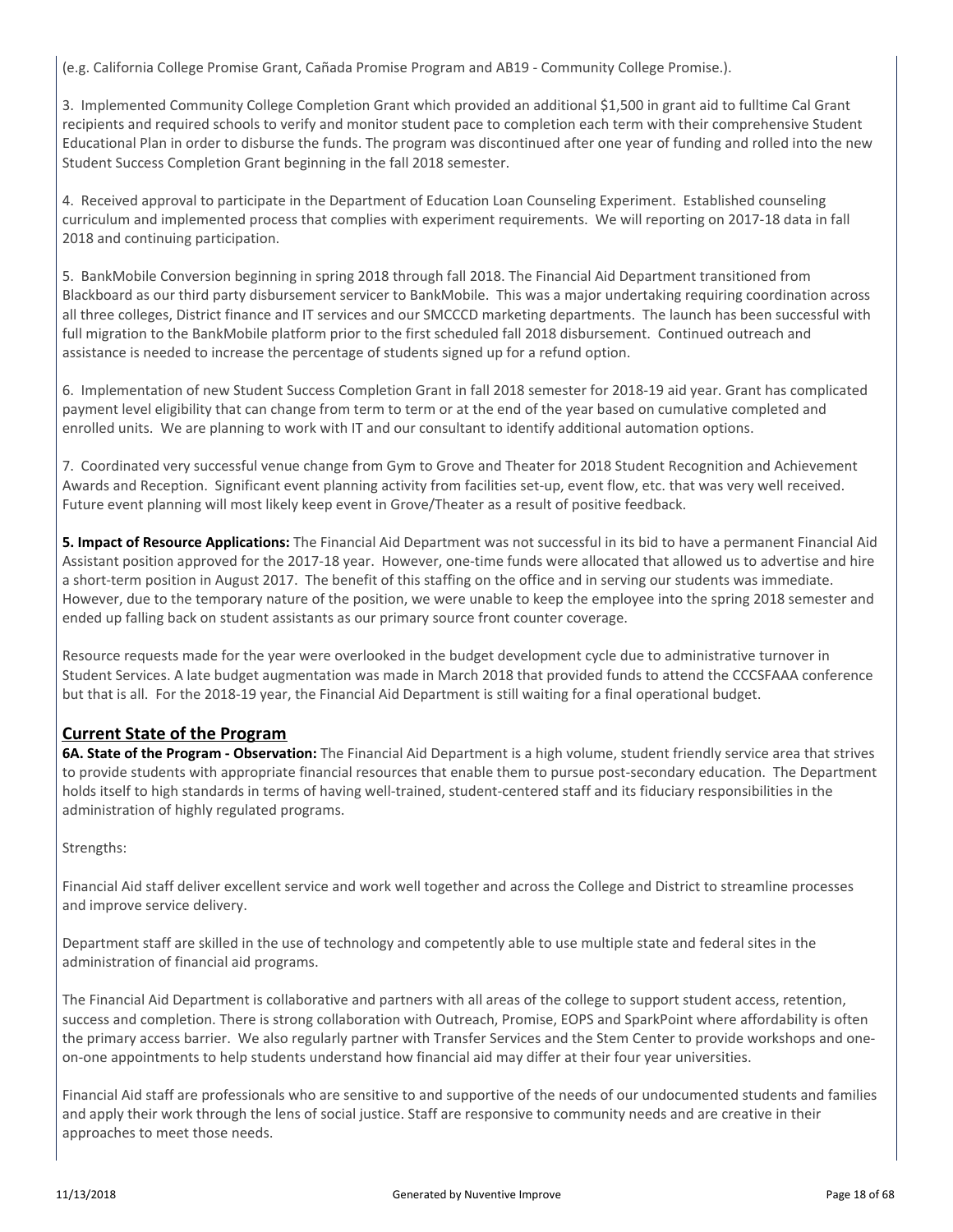Financial Aid staff participate in District workgroups and meetings including FASC, ESC and other ad hoc groups to ensure communication is occurring across the District in regards to regulatory changes and programmatic needs that affect other areas.

#### Challenges:

Staffing is a critical need. We have requested a 1.0 FTE Financial Aid Assistant for the last three hiring cycles and we are submitting a new request for a 1.0 FTE Financial Aid Program Services Coordinator. Staff continue to feel stretched thin in keeping up with work and having the capacity to take on any additional responsibilities. This pressure impacts their bandwidth to take on the emotional toll of working with students concerned about whether or not they should apply for financial aid due to deportation and similar fears.

Since the 2017 fiscal year, our BFAP-SFAA allocation has been insufficient to cover any non-position control expenditures and we have struggled with a meager general fund allocation that for the last two fiscal years has been overlooked when resource requests and budget augmentations have been allocated. This is more than unsustainable as it puts the Department at risk of not meeting minimum training standards and the ability to plan and support outreach efforts.

For financial aid, in particular, it is extremely important for the integrity of our programs to ensure appropriate staff participate in key regional, state and national training on a regular basis. A lack of appropriate training can also be an audit finding as it is an indicator of a deficiency in institutional administrative capability. A resource allocation to address this funding gap is part of this program review.

With the addition of more programs and needed involvement of the Financial Aid Department, the Director and staff are required to attend more interdepartmental and district meetings. This pulls staff out of the office which further increases our inability to serve our students in a timely and efficient manner.

**6B. State of the Program - Evaluation:** The Financial Aid Department is chronically understaffed and cannot continue to support the numerous outreach efforts and on campus support requests without compromising its administrative capacity and effectiveness and ability to manage its current student volume.

Hiring a 1.0 FTE Financial Aid Assistant and 1.0 FTE Financial Aid Program Services Coordinator would expand our capacity to support financial aid access for special programs like our Promise Scholars Program that relies on our assistance to ensure their students are completing their financial aid applications and not leaving resources on the table.

We also have an increasing homeless student population and mandates from the state under AB 801 to serve them in more intentional ways. Having a dedicate liaison to support these high need areas is critical.

**7A. Current SAOs & SLOs:** SAO: Implement BankMobile for student financial aid disbursement refund processing for fall 2018. **7B. SAO Assessment Plan:** Successful implementation was accomplished through the work of a committed implementation team and project management leadership by financial aid directors, District staff and BankMobile client services.

 - Email messaging began in June, marketing materials were ordered and batch mailing of BankMobile enrolment envelopes (green envelopes) started.

 - The soft launch was scheduled for mid-July and target met. Test refunds were processed and then live refunds for late summer disbursement began.

- Full implementation was complete August 1 in time for first fall 2018 scheduled scholarship disbursement.

**7C. SAO Assessment Results & Impact:** The implementation was successful and carried out is a very tight timeline. The overall impact is that students have access to a secure online banking product or they can choose to use their own personal account for direct deposit. The BankMobile account set-up is less restrictive than conventional banks so some students who may have had credit or citizenship issues in establishing a bank account have access to a fee-free checking account.

**7D. SLO Assessment Plan:** Not applicable.

---------------------------------------------

**7E. SLO Assessment Results & Impact:** Not applicable.

#### **Looking Ahead**

**7F. SAOs & SLOs for the Next Review Cycle:** SAO: Implement and award full 2018-19 state allocation of the new Student Success Completion Grant (SSCG).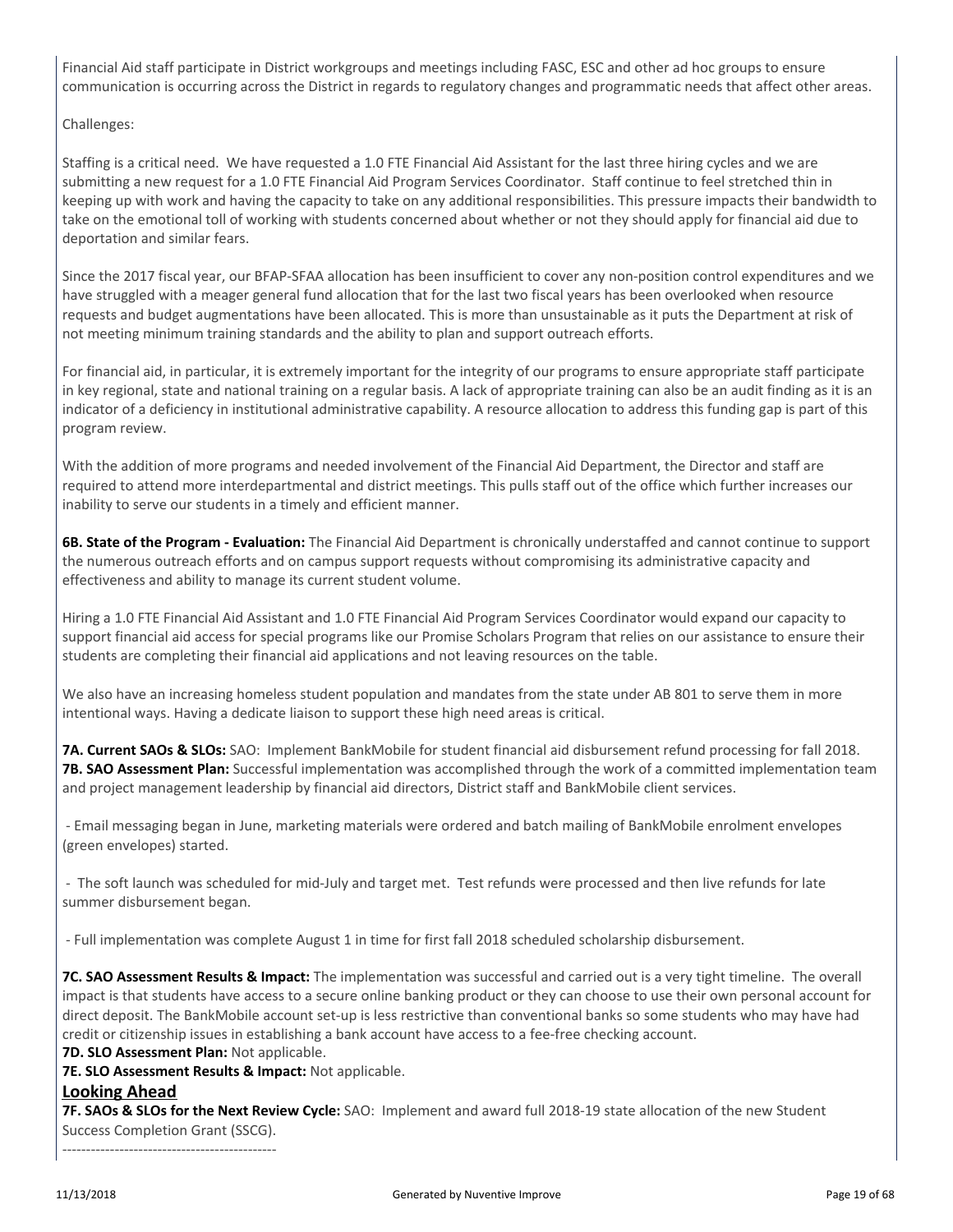The SSCG is a new state grant that was established in the 2018-19 budget that merges eligibility requirements and decommissions the Fulltime Student Success Grant and Community College Completion Grant into one grant for fulltime students who are Cal Grant eligible.

State funding and guidance makes awarding the grant complicated in subsequent terms as payment levels will differ from term to term based on whether the student in fulltime in 12 but less than 15 units, 15 or more units or a combined enrollment of 30 or more units within the aid year.

We will continue to work with ITS and our financial aid consultant to automate as much of the awarding process as possible.

**9. Program Improvement Initiatives:** 1. Staffing: The Financial Aid Department views itself as an integral component of the college and a significant contributing factor for student success. With sufficient staffing, the Financial Aid Department will be able to fully support and engage in all outreach and in-reach initiatives of the College. Students applying for aid will have easily identifiable support staff available to assist them in completing their financial aid applications in a timely and accurate manner. The end result will be students better resourced earlier in the academic year which will positively impact student success and completion and appropriate referral to other programs and services.

Balancing workload is also an issue. Presently the Financial Aid Director coordinates the Cañada Scholarship Program and has assumed the point of contact role for resolving financial aid processing delays for the Promise Scholars Program and departmental liaison duties for serving homeless youth, foster youth and other high need populations. This scope of work belongs with a Financial Aid Program Services Coordinator, not a director.

2. Laptops to expand outreach: The Financial Aid Department needs to have dedicated administrative laptops to use outside of the office. Because of security issues and the need to ensure student data is protected, we cannot share laptops with other departments or those that students may use in labs. Having laptops that are set-up to allow staff to access state and federal sites will help us in onboarding students as part of a larger outreach effort - an emerging recommendation as we engage in Guided Pathways business process assessment.

3. Training: Financial aid staff require access to a variety of professional development and ongoing state and federal trainings each year. It is extremely important for the integrity of our programs to ensure appropriate staff participate in key regional, state and national training on a regular basis. A lack of appropriate training may lead to audit findings or trigger a federal program review as it is an indicator of a deficiency in institutional administrative capability.

4. Sufficient Operating Budget to support general department needs each year. **Program Review Narrative Status:** Complete

## **Objective: Expand Outreach Support and Coordination of Financial Aid**

To provide trained financial aid support for all outreach and in-reach efforts, case management with special populations including homeless youth, foster youth, Promise Program financial aid completion, etc. and coordination of scholarship program requires additional staffing - 1.0 FTE Program Services Coordinator for Financial Aid is being submitted

**Objective Status:** 1 - New (PR)

**Objective Year:** 2019-2020

**Estimated Start Date:** 07/01/2019

**Estimated Completion Date:** 06/30/2020

**Please select the college goals with which this objective aligns.:** Student Completion/Success - Provide educational and student services programs that highlight inclusivity, diversity, and equity in their mission to help students meet their unique educational goals and minimize logistical and financial barriers to success., Community Connections - Build and strengthen collaborative relationships and partnerships that support the needs of, reflect, and enrich our diverse and vibrant local community.

**Please select the districct goals with which this objective aligns.:** District Goal #1 - Develop and Strengthen Educational Offerings, Interventions, and Support Programs that Increase Student Access & Success, District Goal #2 - Establish And Expand Relationships With School Districts, 4-year College Partners, And Community-based Organizations To Increase Higher Education Attainment In San Mateo County, District Goal #4 - Ensure Necessary Resources Are Available To Implement This Strategic Plan Through Sound Fiscal Planning And Management Of Allocations. Protect Community-supported Status And Undertake The Development Of Innovative Sources Of Revenue That Support Educational Programs Beyond That Which Is Available From Community And State Allocations.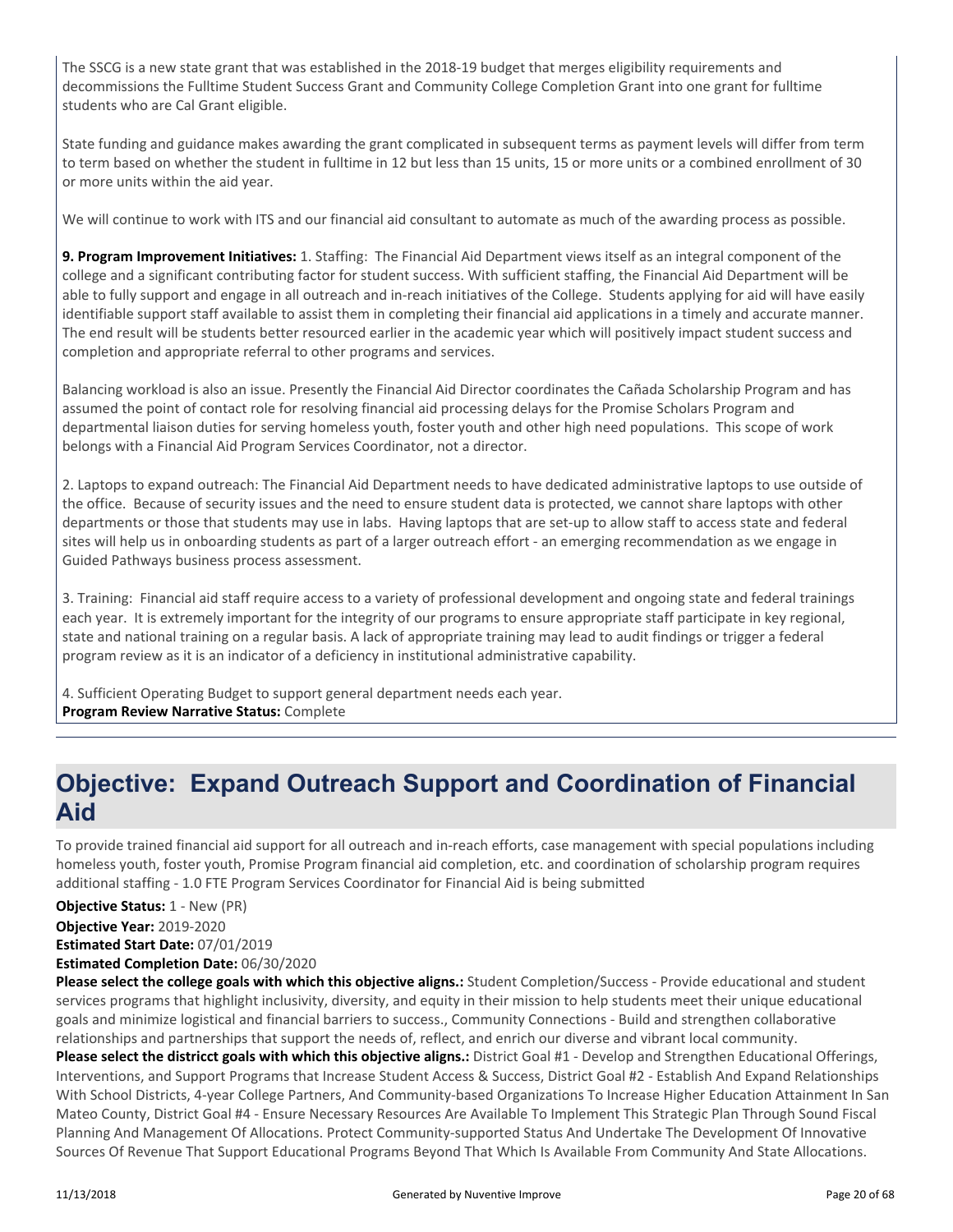### *Action Plans*

**2019-2020 -** Hire and train Financial Aid Program Services Coordinator to provide sufficient staffing to address increased need for coordination of services with special populations, scholarship program and all financial aid outreach efforts. (Active)

**Who's Responsible for Completing this Action Plan?:** Margie Carrington and FA/Outreach teams **Estimated Completion Date:** TBD - dependent upon hiring of PSC or other identified financial aid staff that can take on the coordination of this work.

#### **Related Documents:**

[1819 Staffing Request - FA PSC.docx](https://sanmateo.tracdat.com:443/tracdat/viewDocument?y=qX5cjoaGFIsp)

### *Resource Requests*

**1.0 FTE Financial Aid Program Services Coordinator -** Hourly estimate included below if permanent staffing is not approved through annual position request and justification process.

Budgeted amount in this justification assumes short term hourly rate at \$25.05/hr x 7.5 hrs x 180 days max. No benefits.

----------------------------------------- Staffing needed to coordinate all financial aid outreach efforts (event staffing, presentations, scheduling, etc.); serve as a financial aid liaison for local area outreach and with special populations including Promise students, Homeless and Foster Youth, and Study Abroad; maintain all communications (website, social media, marketing materials), coordinate Cañada Scholarship Program and serve with Director in liaison capacity with Foundation, donors, etc.

**Type of Resource:** Non-Instructional Personnel **Cost:** 33817

**non-personnel general operating budget - supplies and duplicating (\$3,000), mileage (\$1,000), food for hosted events (\$1,000) -** 2018-2019 need

**Type of Resource:** Supplies (Items less than \$5000) **Cost:** 5000

## **Objective: Expand Comprehensive Financial Aid Support Offsite**

Purchase Laptops for Financial Aid Department to assist students in completing their financial ad applications and documents when outside of the office - requires secure laptop that is only used by Financial Aid department.

**Objective Status: 1 - New (PR)** 

**Objective Year:** 2019-2020

**Estimated Start Date:** 07/01/2019

**Estimated Completion Date:** 07/01/2019

**Please select the college goals with which this objective aligns.:** Student Completion/Success - Provide educational and student services programs that highlight inclusivity, diversity, and equity in their mission to help students meet their unique educational goals and minimize logistical and financial barriers to success., Community Connections - Build and strengthen collaborative relationships and partnerships that support the needs of, reflect, and enrich our diverse and vibrant local community.

**Please select the districct goals with which this objective aligns.:** District Goal #1 - Develop and Strengthen Educational Offerings, Interventions, and Support Programs that Increase Student Access & Success, District Goal #2 - Establish And Expand Relationships With School Districts, 4-year College Partners, And Community-based Organizations To Increase Higher Education Attainment In San Mateo County

### *Action Plans*

**2019-2020 -** Purchase laptops (Active)

**Who's Responsible for Completing this Action Plan?:** Margie Carrington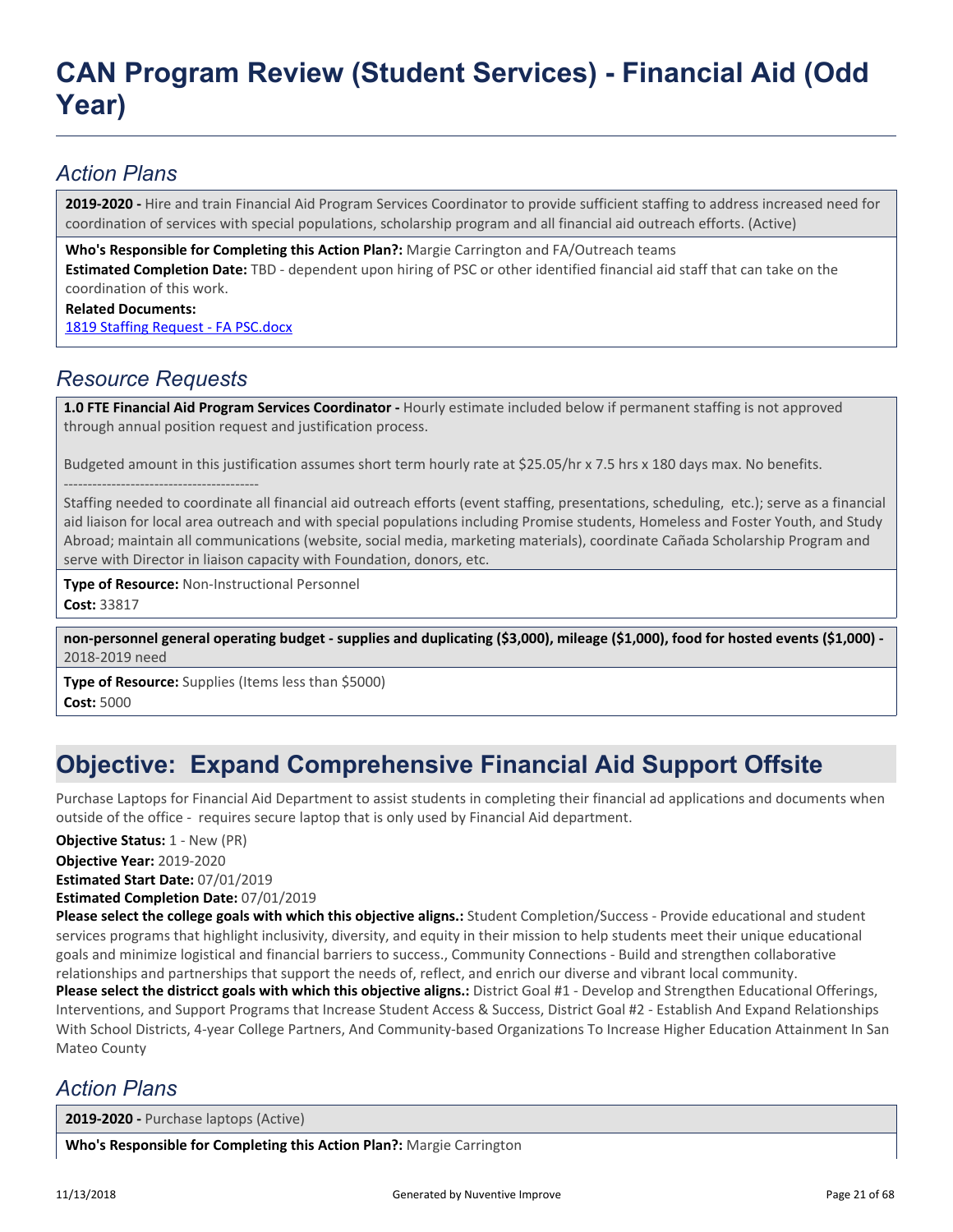**Estimated Completion Date:** 07/01/2019

#### *Resource Requests*

**2 each:**

**Dell Mobile Precision 5510 XCTO Laptop i7-6820 HQ, 32GB, 512GB SSD, 15.6" LED Dell Adapter USB-C to VGA p/n 470-ABNC (300003912) Targus Meridian II Topload Carrying Case - Fits Laptops with Screen Size Up to 15.6-inch p/n A1734720 (300003911) Extended Warranty Dell ProSupport Plus 5 Years Next Business Day Onsite Sub-total: \$2,755.73 E-waste Tax: \$6.00 Standard Price/unit: \$2,761.73 Tax (8.75%) = \$241.65 Total = \$3,003.38 VENDOR: Computerland**

**------------------------------------------ -** Financial Aid staff need access to secure laptops for administrative use when working away from the office in any outreach capacity where they are looking up student data. Sharing laptops that are used by other departments or students expose the District to data breaches and also may violate state and federal financial aid program data security requirements. -- Will allow FA staff to go out with outreach teams and Promise to help students on site complete their financial aid files, make real time corrections, have Banner access, etc.

**Type of Resource:** Information Technology **Cost:** 6008

**non-personnel general operating budget - supplies and duplicating (\$3,000), mileage (\$1,000), food for hosted events (\$1,000) -** 2018-2019 need

**Type of Resource:** Supplies (Items less than \$5000) **Cost:** 5000

## **Objective: Provide Sufficient Base Funding to Support Financial Aid Ongoing Operational Needs**

At present time, the Financial Aid Department does not have a sufficient budget to support its operational needs including funds for staff overtime, non-FWS student assistants, general office supplies, duplicating, minimal food for hosted events on and off campus and mileage reimbursement for staff travel between SMCCCD sites. This need is for 2018-19 and then ongoing as a base allocation for the 2019-2020 budget forward.

**Objective Status:** 2 - Continuing (PR)

**Objective Year:** 2019-2020

**Estimated Start Date:** 07/01/2018

**Estimated Completion Date:** 06/30/2019

**Please select the college goals with which this objective aligns.:** Organizational Development - Focus institutional resources on the structures, processes, and practices that invest in a diverse student population and prioritize and promote equitable, inclusive, and transformative learning.

**Please select the districct goals with which this objective aligns.:** District Goal #1 - Develop and Strengthen Educational Offerings, Interventions, and Support Programs that Increase Student Access & Success, District Goal #4 - Ensure Necessary Resources Are Available To Implement This Strategic Plan Through Sound Fiscal Planning And Management Of Allocations. Protect Communitysupported Status And Undertake The Development Of Innovative Sources Of Revenue That Support Educational Programs Beyond That Which Is Available From Community And State Allocations.

### *Action Plans*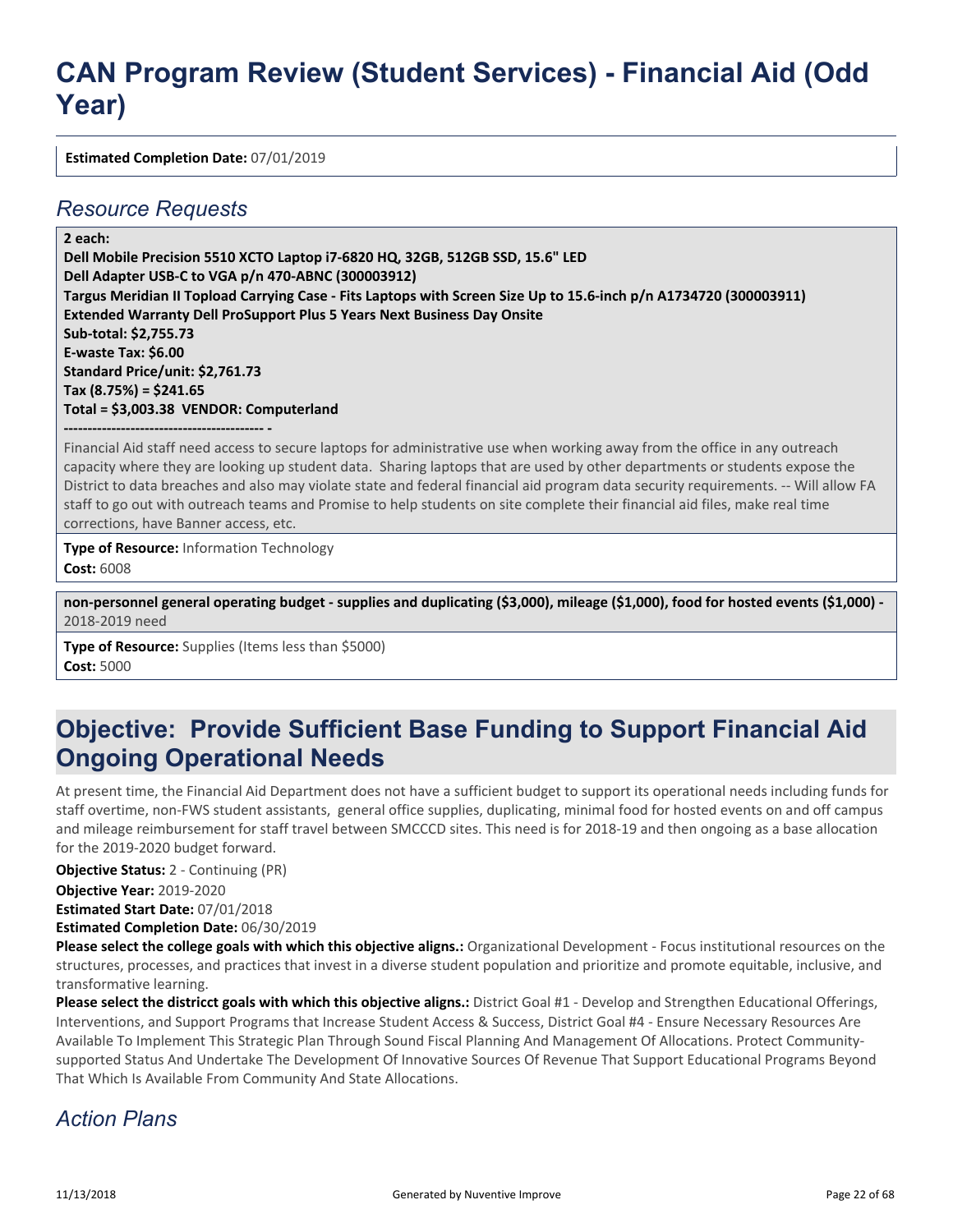**2018-2019 -** Identify in general fund appropriate support level as a base allocation for the Financial Aid Department (Active)

**Who's Responsible for Completing this Action Plan?:** VPA, VPSS, Financial Aid Director **Estimated Completion Date:** TBD

**2019-2020 -** Identify in general fund appropriate support level as a base allocation for the Financial Aid Department (Active)

**Who's Responsible for Completing this Action Plan?:** VPA, VPSS, Financial Aid Director **Estimated Completion Date:** TBD

#### *Resource Requests*

**non-personnel general operating budget - supplies and duplicating (\$3,000), mileage (\$1,000), food for hosted events (\$1,000) -** 2019-2020 need

**Type of Resource:** Supplies (Items less than \$5000) **Cost:** 5000

**non-personnel general operating budget - supplies and duplicating (\$3,000), mileage (\$1,000), food for hosted events (\$1,000) -** 2018-2019 need

**Type of Resource:** Supplies (Items less than \$5000) **Cost:** 5000

**Staff overtime (\$6,000) and student assistant budget (\$6,000) -** 2019-2020 need

**Type of Resource:** Non-Instructional Personnel **Cost:** 12000

**Staff overtime (\$6,000) and student assistant budget (\$6,000) annually - 2018-19 need** 

**Type of Resource:** Non-Instructional Personnel **Cost:** 12000

## **Objective: Increase funding to support ongoing financial aid staff develpment and traininig**

Provide access to regional, state and federal trainings to address ongoing training needs for compliance, program administration, professional growth and accountability.

**Objective Status:** 2 - Continuing (PR)

**Objective Year:** 2019-2020

**Estimated Start Date:** 07/01/2018

**Estimated Completion Date:** 06/30/2019

**Please select the college goals with which this objective aligns.:** Organizational Development - Focus institutional resources on the structures, processes, and practices that invest in a diverse student population and prioritize and promote equitable, inclusive, and transformative learning.

**Please select the districct goals with which this objective aligns.:** District Goal #4 - Ensure Necessary Resources Are Available To Implement This Strategic Plan Through Sound Fiscal Planning And Management Of Allocations. Protect Community-supported Status And Undertake The Development Of Innovative Sources Of Revenue That Support Educational Programs Beyond That Which Is Available From Community And State Allocations.

### *Action Plans*

**2018-2019 -** Provide base allocation for financial aid training needs as identified by Financial Aid Director for 2018-19. (Active)

**Who's Responsible for Completing this Action Plan?:** VPA, VPSS, Financial Aid Director